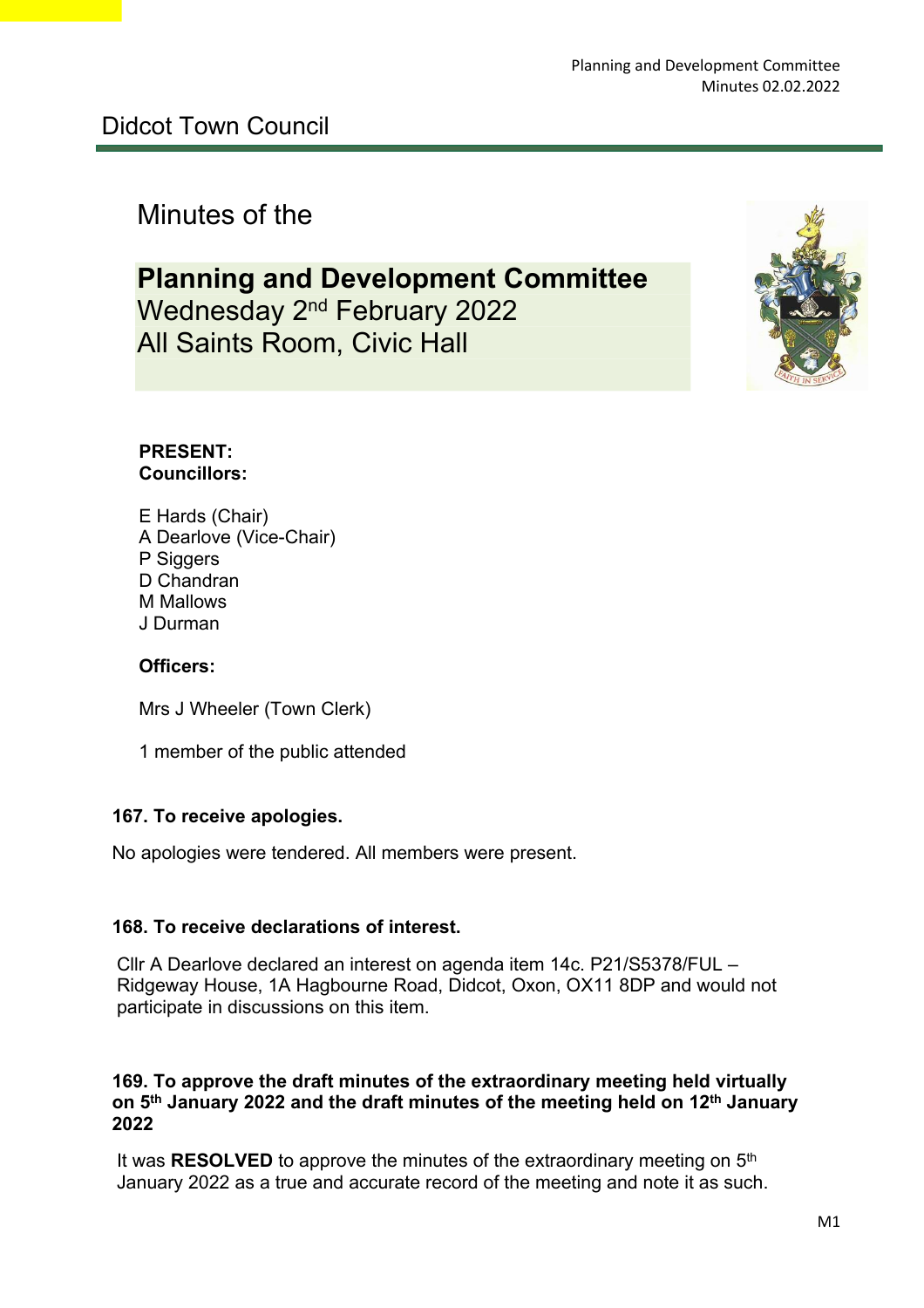The Chair noted that item 12b of the minutes of the 12<sup>th</sup> January 2022 meeting should read 'unneighbourliness' instead of 'neighbourliness'.

Therefore, it was **RESOLVED** to approve the minutes of this meeting as a true and accurate record of the meeting, subject to the amendment, and note it as such.

All members agreed.

#### **170. Questions on the minutes as to the progress of any item.**

There were no questions as to the progress of any item.

#### **171.To note as listed: correspondence regarding planning maters.**

| Item           | <b>Date</b><br>received          | <b>Received</b><br>from                | <b>Sent to Members</b>        | <b>Details</b>                                                                                                                      |
|----------------|----------------------------------|----------------------------------------|-------------------------------|-------------------------------------------------------------------------------------------------------------------------------------|
| 6a)            | 7 <sup>th</sup> January<br>2022  | SODC                                   | 7 <sup>th</sup> January 2022  | Confirmation of a withdrawal of application<br>P21/S4711/LDE - 27 Chamomile Way Didcot OX11 6HH<br>- agenda item 18                 |
| 6 <sub>b</sub> | 13 <sup>th</sup> January<br>2022 | <b>CALA Homes</b><br>(Midlands)<br>Ltd | 13 <sup>th</sup> January 2022 | Update on Phases 2 & 4 - Willington Down, Northeast<br>Didcot (SODC ref: P21/S3283/RM)                                              |
| 6c)            | 13 <sup>th</sup> January<br>2022 | SODC                                   | 14th January 2022             | Variation to premises license - Berro Lounge Didcot -<br>ref: LAVFUL/16293/22 - agenda item 8                                       |
| 6d)            | 17 <sup>th</sup> January<br>2022 | SODC/VOWH                              | 18th January 2022             | Notice of the expiry of the Asset of Community Value:<br>17S 02/1 Land at Ladygrove Park and former sewage<br>works - agenda item 9 |
| 6e)            | 18 <sup>th</sup> January<br>2022 | <b>OCC</b>                             | 18th January 2022             | Notice of a Decisions Meeting (27/01/2022) - Cabinet<br>Member for Highway Management on Thursday 27th<br>January 2022 at 10am      |
| 6f)            | 18 <sup>th</sup> January<br>2022 | SODC                                   | 18th January 2022             | Confirmation of a refusal in principle of application<br>P21/S5088/PIP - Land off Brasenose Road - agenda<br>item 17                |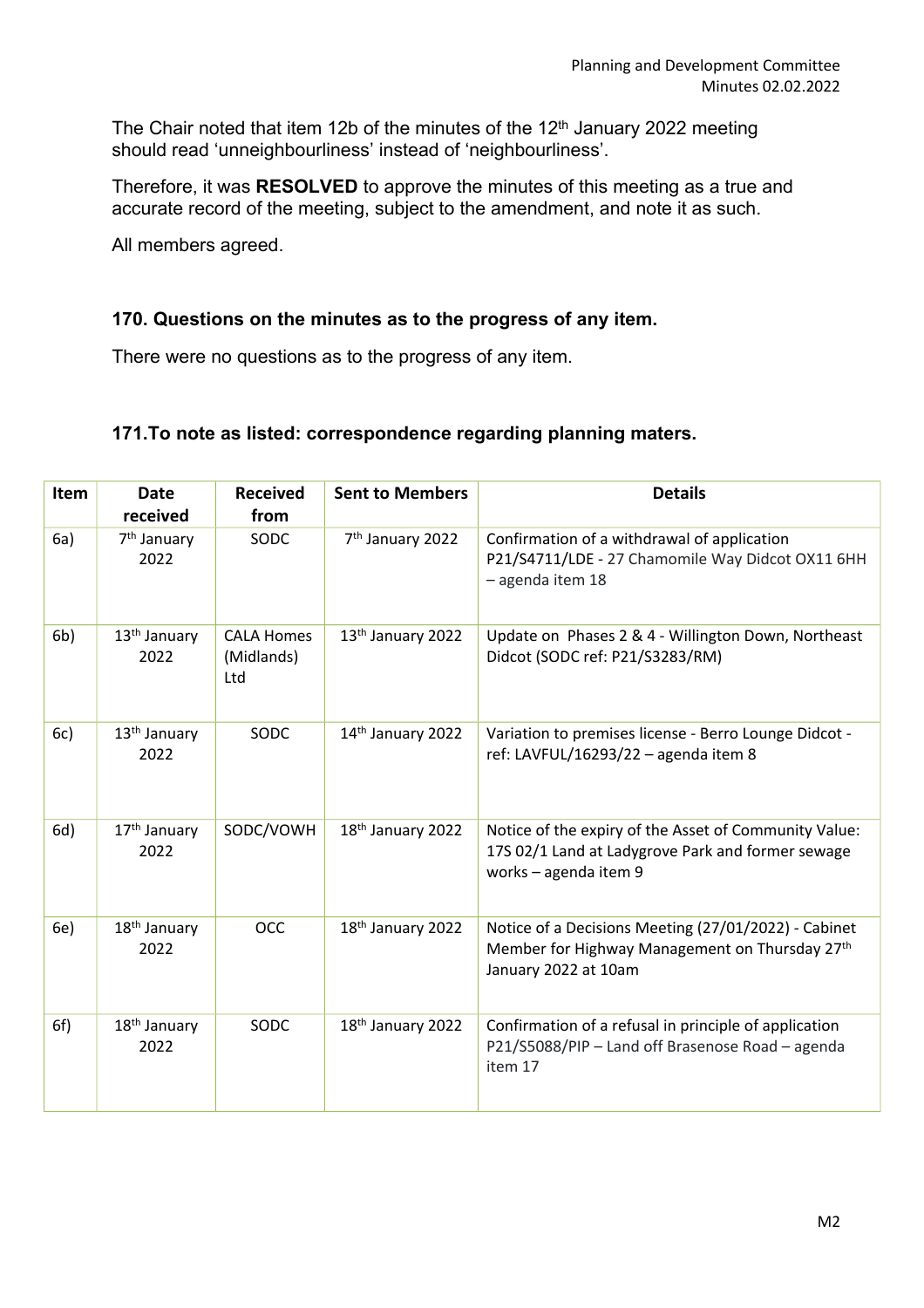| 6g) | $18th$ January<br>2022           | SODC&<br><b>VOWH</b>  |                               | Request for further explanation of DTC's comment to<br>the updated Planning and Enforcement Statement.<br>Comment sent on 17 <sup>th</sup> January 2022 "Didcot Town<br>Council are concerned that Didcot could be<br>disadvantaged by the new system" |
|-----|----------------------------------|-----------------------|-------------------------------|--------------------------------------------------------------------------------------------------------------------------------------------------------------------------------------------------------------------------------------------------------|
| 6h) | $19th$ January<br>2022           | SODC &<br><b>VOWH</b> | 19h January 2022              | Hedgerow Removal Notice, Ladygrove Farm -<br>PE/S0014/22 - agenda item 11                                                                                                                                                                              |
| 6i) | 25 <sup>th</sup> January<br>2022 | SODC                  | 26 <sup>th</sup> January 2022 | Consultation on revised documents submitted on the<br>Long Wittenham Neighbourhood Plan Review                                                                                                                                                         |

The Committee noted the items of correspondence.

The Committee noted the expiry of the Asset of Community Value Notice and that the threat to the area had largely gone.

The Committee noted that the result of the Decisions Meeting held on  $27<sup>th</sup>$  January 2022 (to consider a proposed 40mph speed limit on the B4016 Ladygrove and Sires Hill), had not yet been made known to the Town Council.

In regard to the updated Planning Enforcement Statement, the Committee were concerned that the perception of many Didcot residents is that the bar is set much higher for Didcot than the surrounding rural parts of the District. The higher density of the town was also more likely to cause problems because development was closer to neighbours.

The PEO would draft up a response and forward to the Chair for approval, prior to responding (appendix1).

The Committee supported the Long Wittenham Neighbourhood Plan but did not wish to comment.

## **172.To note the erection of 2 new residential dwellings to be numbered: 32A and 32B Cockcroft Road, DIDCOT OX11 8LH**

The Committee noted the erection and numbering of the 2 new dwellings.

## **173.To consider the variation to premises licence - Berro Lounge Didcot - ref: LAVFUL/16293/22 - End of consultation date is 10/02/2022**

The Committee had no concerns with the variation to the premises licence.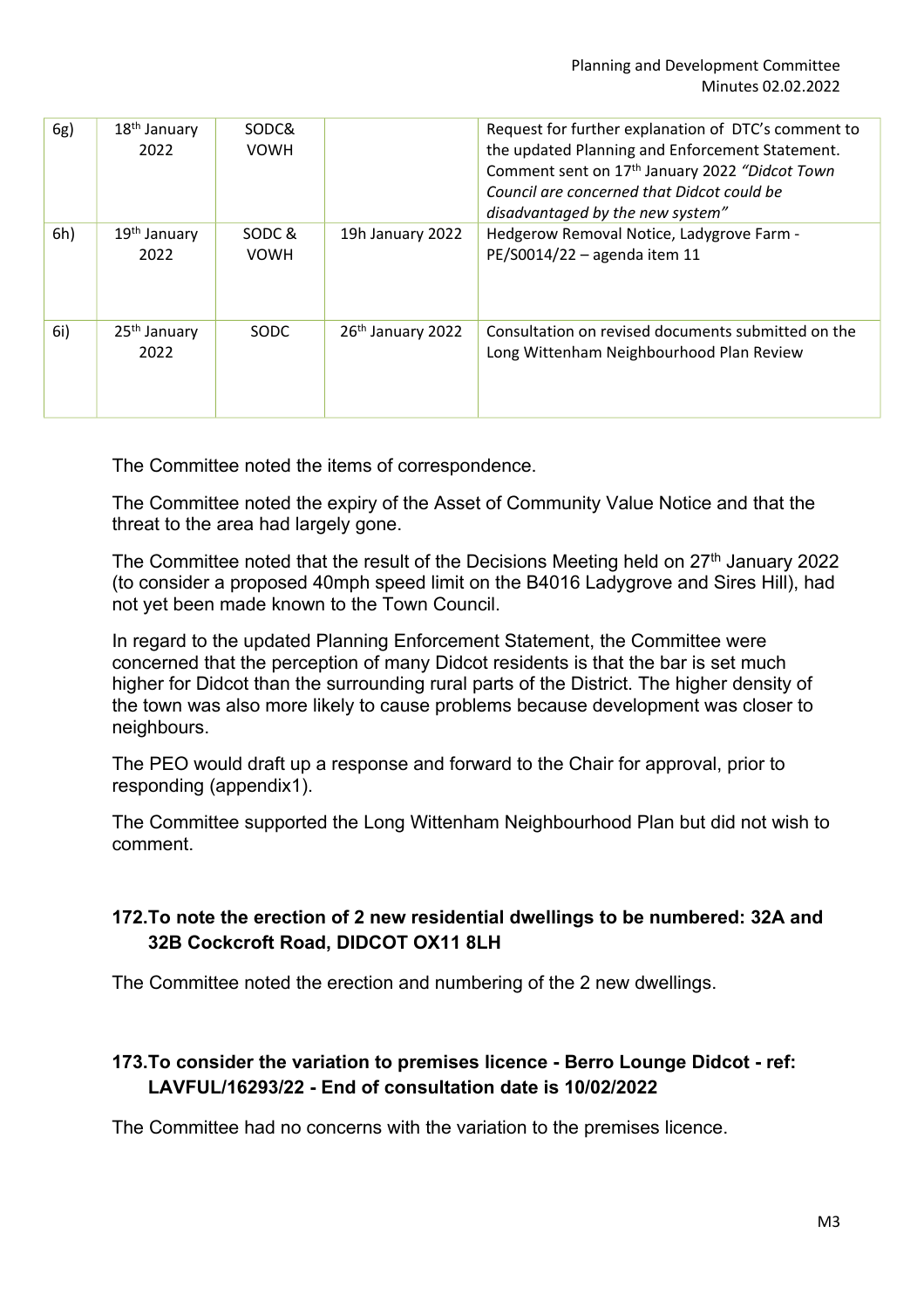## **174.To note the expiry of the Asset of Community Value Notice: 17S 02/1 Land at Ladygrove Park and former sewage works**

The item was discussed and noted at agenda item 6d.

## **175.To discuss and consider South Oxfordshire and Vale of White Horse District Councils Joint Design Guide**

The consultation had been extended for a further 2 weeks due to technical issues on the SODC/VOWH website.

It was **RESOLVED** to **defer** this item to the next Planning and Development Committee meeting on 23rd February 2022, to allow members to fully consider the Joint Design Guide.

## **176.To consider the Hedgerow Removal Notice, Ladygrove Farm - PE/S0014/22**

The Committee discussed the notice, and it was **RESOLVED** to submit the following comment on the Hedgerow Removal Notice:

The Committee can confirm from personal knowledge that hedgerow H2 is more than 30 years old. Didcot Town Council would like assurance that the newly planted 'mixed species instant native hedgerow' is properly maintained and regularly watered to ensure it establishes properly.

**177.To note and comment on planning application by Oxfordshire County Council, for planning permission: Construction of a new two storey 2 form of entry (FE) primary school with 90-place nursery (Use Class F1) with roofmounted solar photovoltaic equipment, alongside hard and soft landscaping, external play areas, sports pitch and netball court, external lighting, parking and boundary treatment at Land northeast of Didcot, OX11 7SB** 

The Committee discussed the application and **RESOLVED** to submit the following comment:

Didcot Town Council are pleased that the school is providing a nursery and that solar PV will be mounted on the roof. There is concern about traffic congestion around the school dropping-off point. Could the timber suggested for the outdoor furniture be replaced with recycled plastic composite to ensure longer life. The Committee are pleased to see the stress on accessibility and that there will be a lift and would like to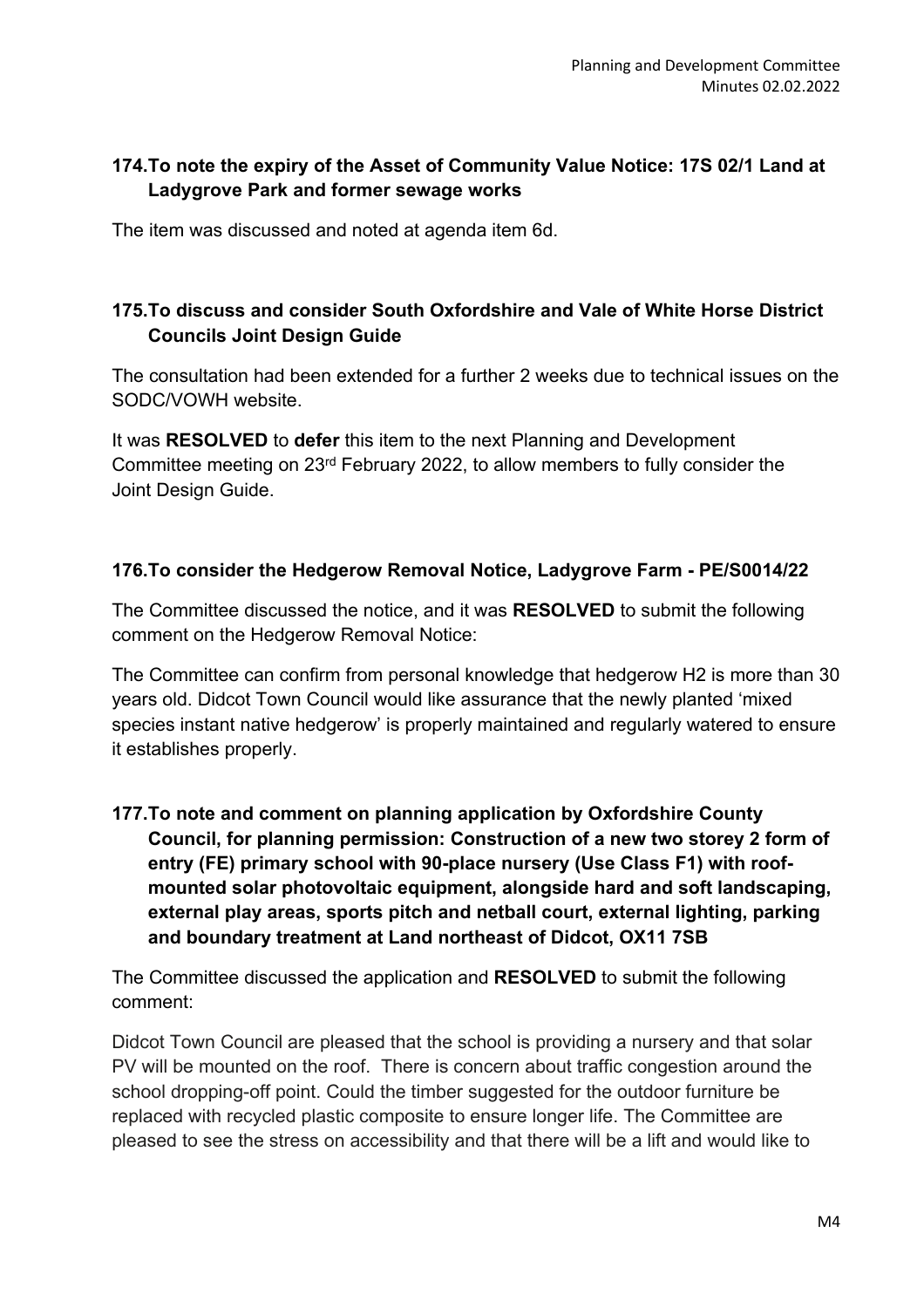request that any play equipment installed at the school be as accessible as possible for less abled children.

## **178.To note as listed: applications for certificates of lawful development and information only.**

The Committee noted the below applications for certificates of lawful development.

| 13a)            | <b>Application</b> | P22/S0163/LDP                                                                                               | 18 Wantage Road Didcot OX11 0BP                            |
|-----------------|--------------------|-------------------------------------------------------------------------------------------------------------|------------------------------------------------------------|
|                 | Proposal           |                                                                                                             | New roof to replace existing and new window configuration. |
| 13 <sub>b</sub> | <b>Application</b> | P22/S0142/N5D                                                                                               | 174 Broadway Didcot OX11 8RN                               |
|                 | Proposal           | Change of use of former stock room (Class E) to 3 single person<br>studio apartments (Class C3).            |                                                            |
| 13c)            | <b>Application</b> | <b>P22/S0189/PDH</b>                                                                                        | 39 Glebe Road Didcot OX11 8PL                              |
|                 | Proposal           | Proposed demolition of existing rear extension and construction of<br>larger extension for to form kitchen. |                                                            |

## **179.To consider as listed: Planning Applications.**

| 14a) | <b>Application</b>     | P21/S5385/FUL                                                                                                                                                                                                                                                                                                                                                                      | Hadden Hill Golf Club Hadden Hill North<br>Moreton OX11 9BJ |  |
|------|------------------------|------------------------------------------------------------------------------------------------------------------------------------------------------------------------------------------------------------------------------------------------------------------------------------------------------------------------------------------------------------------------------------|-------------------------------------------------------------|--|
|      | Proposal               | Variation of conditions 8 (BREEAM pre-assessment report) & 9<br>(BREEAM - final certificate) on application P21/S1036/FUL (Planning<br>application for a storage building including staff amenity facilities).                                                                                                                                                                     |                                                             |  |
|      | <b>Response date</b>   | 4 <sup>th</sup> February 2022 (extended from 28 <sup>th</sup> January 2022)                                                                                                                                                                                                                                                                                                        |                                                             |  |
|      | <b>Agreed response</b> | It was proposed by CIIr E Hards, seconded by CIIr P Siggers and<br><b>RESOLVED</b> to object to this application with the following comment:<br>Didcot Town Council would like to object to downgrading the BREEAM<br>level to 'pass', due to declaring a Climate Emergency, and suggest the<br>application should at least achieve 'good' (more than 45%).<br>All members agreed. |                                                             |  |
| 14b) | <b>Application</b>     | P21/S5338/HH                                                                                                                                                                                                                                                                                                                                                                       | 51 The Avenue Didcot OX11 6AW                               |  |
|      | Proposal               | Single storey side and rear extension                                                                                                                                                                                                                                                                                                                                              |                                                             |  |
|      | <b>Response date</b>   | 4 <sup>th</sup> February 2022 (extended from 28 <sup>th</sup> January 2022)                                                                                                                                                                                                                                                                                                        |                                                             |  |
|      | <b>Agreed response</b> | It was proposed by CIIr A Dearlove, seconded by CIIr E Hards and<br><b>RESOLVED</b> to submit no objection to this application.                                                                                                                                                                                                                                                    |                                                             |  |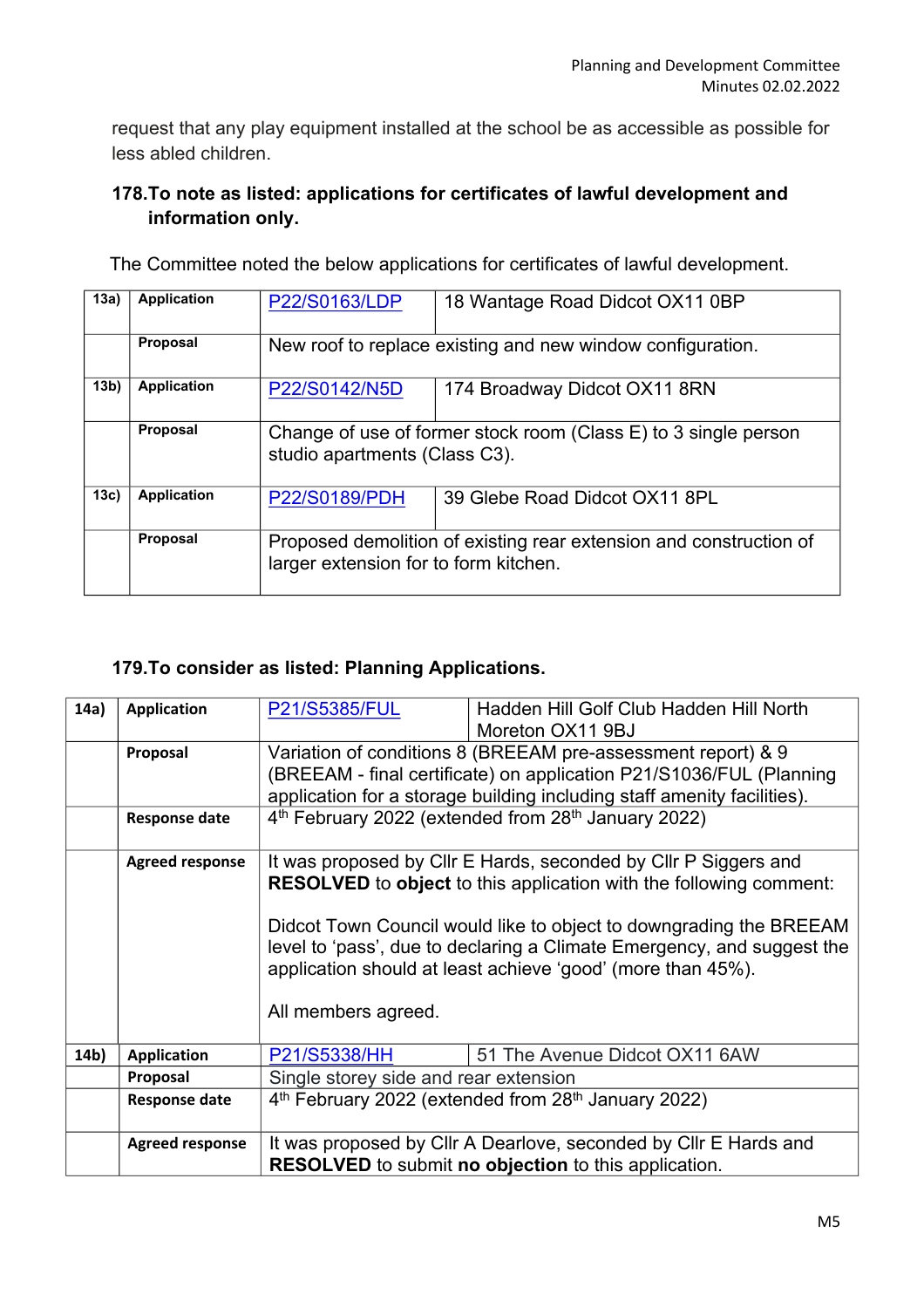|      |                                                                                | All members agreed.                                                                                                                                                                                                                                                                                                                                                                                               |  |  |
|------|--------------------------------------------------------------------------------|-------------------------------------------------------------------------------------------------------------------------------------------------------------------------------------------------------------------------------------------------------------------------------------------------------------------------------------------------------------------------------------------------------------------|--|--|
|      | CIIr A Dearlove removed himself from discussions at this point of the meeting. |                                                                                                                                                                                                                                                                                                                                                                                                                   |  |  |
| 14c) | <b>Application</b>                                                             | <b>P21/S5378/FUL</b><br>Ridgeway House 1A Hagbourne Road<br>Didcot OX11 8DP                                                                                                                                                                                                                                                                                                                                       |  |  |
|      | Proposal                                                                       | Change of use of the existing office to a large (Sui Generis) House in<br>Multiple Occupation (HMO) with the addition of a rear dormer.                                                                                                                                                                                                                                                                           |  |  |
|      | <b>Response date</b>                                                           | 4 <sup>th</sup> February 2022 (extended from 28 <sup>th</sup> January 2022)                                                                                                                                                                                                                                                                                                                                       |  |  |
|      | <b>Agreed response</b>                                                         | It was proposed by Cllr P Siggers, seconded by Cllr M Mallows and<br>RESOLVED to object to this application with the following comment:<br>The Committee object to this application due to the height of the rear<br>dormer making it overbearing and the fact that the dormer is against<br>the current design guide.                                                                                            |  |  |
|      |                                                                                | All members agreed.                                                                                                                                                                                                                                                                                                                                                                                               |  |  |
|      |                                                                                | Cllr A Dearlove re-joined the meeting for discussions.                                                                                                                                                                                                                                                                                                                                                            |  |  |
| 14d) | <b>Application</b>                                                             | Land to the Northeast of Didcot<br>P21/S2542/RM                                                                                                                                                                                                                                                                                                                                                                   |  |  |
|      | Proposal                                                                       | Reserved Matters Application in respect of 59 dwellings and 4 multi-<br>use commercial space including car parking, open space, landscaping<br>and associated works.(as amended by drawings and information<br>received 6 January 2022).                                                                                                                                                                          |  |  |
|      | <b>Response date</b>                                                           | 4 <sup>th</sup> February 2022 (extended from 31 <sup>st</sup> January 2022)                                                                                                                                                                                                                                                                                                                                       |  |  |
|      | <b>Agreed response</b>                                                         | It was proposed by Cllr P Siggers, seconded by Cllr A Dearlove and<br>RESOLVED to object to this application with the following comment:<br>Didcot Town Council would like to object on the basis that the Crime<br>Prevention Officer still has a holding objection to this application and<br>that not all transport related issues previously mentioned by OCC,<br>have been addressed.<br>All members agreed. |  |  |
| 14e) | <b>Application</b>                                                             | 27 Chamomile Way Didcot OX11 6HH<br>P22/S0069/HH                                                                                                                                                                                                                                                                                                                                                                  |  |  |
|      | Proposal                                                                       | Garage conversion.                                                                                                                                                                                                                                                                                                                                                                                                |  |  |
|      | <b>Response date</b>                                                           | 4 <sup>th</sup> February 2022 (extended from 3 <sup>rd</sup> February 2022)                                                                                                                                                                                                                                                                                                                                       |  |  |
|      | <b>Agreed response</b>                                                         | It was proposed by CIIr E Hards, seconded by CIIr P Siggers and<br><b>RESOLVED</b> to submit no objection to this application.<br>All members agreed.                                                                                                                                                                                                                                                             |  |  |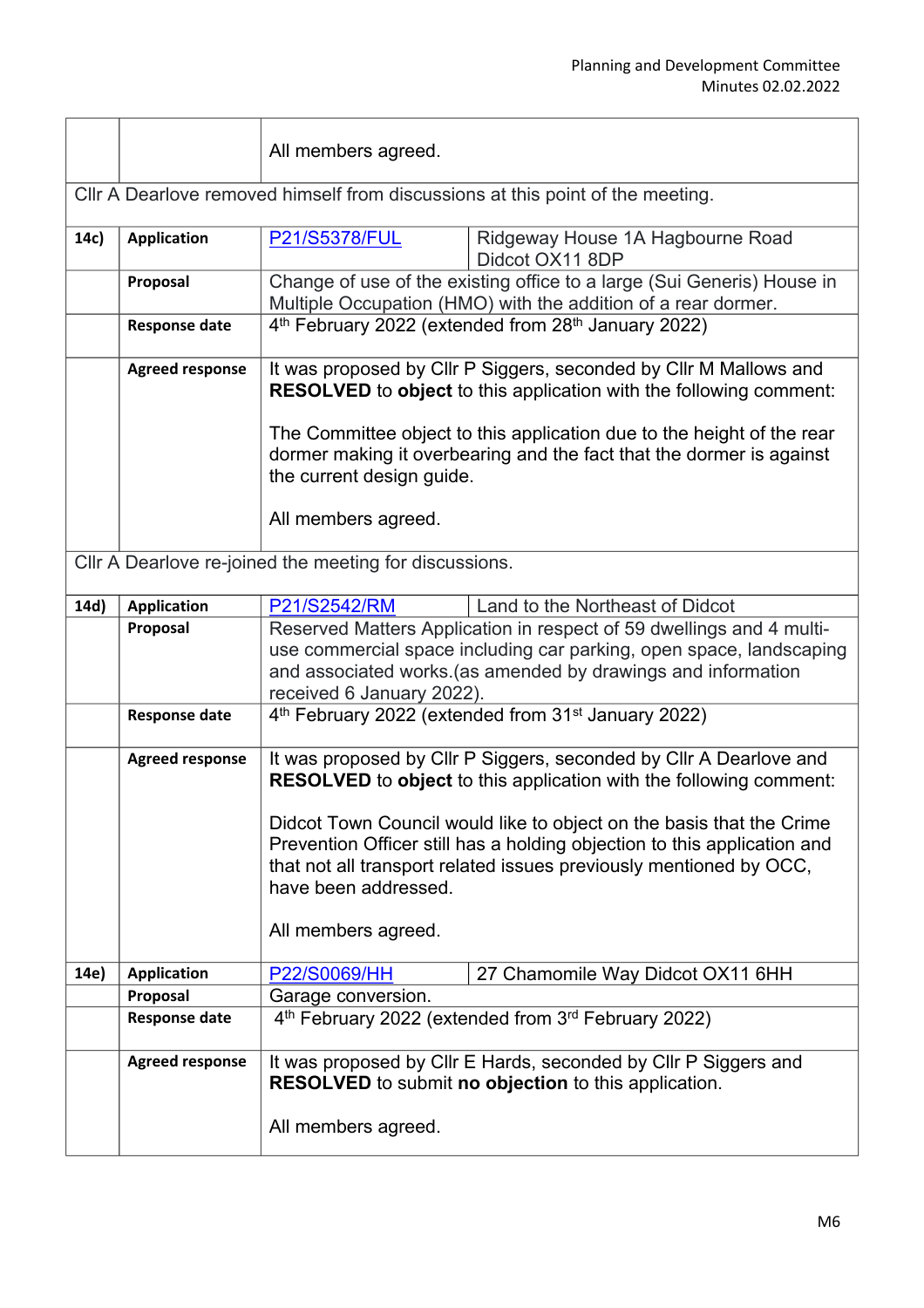| 14f) | <b>Application</b>     | P22/S0081/HH<br>30 Tavistock Avenue Didcot OX11 8NA                                                                             |  |  |
|------|------------------------|---------------------------------------------------------------------------------------------------------------------------------|--|--|
|      | Proposal               | Replace a single-story garage and concrete pad to the front left-hand                                                           |  |  |
|      |                        | side of the property.                                                                                                           |  |  |
|      | <b>Response date</b>   | 4 <sup>th</sup> February 2022 (extended from 3 <sup>rd</sup> February 2022)                                                     |  |  |
|      | <b>Agreed response</b> | It was proposed by Cllr E Hards, seconded by Cllr P Siggers and                                                                 |  |  |
|      |                        | <b>RESOLVED</b> to submit no objection to this application.                                                                     |  |  |
|      |                        |                                                                                                                                 |  |  |
|      |                        | All members agreed.                                                                                                             |  |  |
| 14g) | <b>Application</b>     | P22/S0128/HH<br>38 High Street Didcot OX11 8EG                                                                                  |  |  |
|      | Proposal               | Proposed ground floor rear extension                                                                                            |  |  |
|      | <b>Response date</b>   | 5 <sup>th</sup> February 2022                                                                                                   |  |  |
|      | <b>Agreed response</b> | It was proposed by Cllr P Siggers, seconded by Cllr J Durman and<br><b>RESOLVED</b> to submit no objection to this application. |  |  |
|      |                        | All members agreed.                                                                                                             |  |  |
| 14h) | <b>Application</b>     | P22/S0116/HH<br>11 Loyd Road Didcot OX11 8JX                                                                                    |  |  |
|      | Proposal               | Two storey side and single storey front extensions                                                                              |  |  |
|      | <b>Response date</b>   | 5th February 2022                                                                                                               |  |  |
|      | <b>Agreed response</b> | It was proposed by Cllr A Dearlove, seconded by Cllr M Mallows and<br>RESOLVED to submit no objection to this application.      |  |  |
|      |                        | All members agreed.                                                                                                             |  |  |
| 14i) | <b>Application</b>     | P22/S0008/HH<br>8 St Hildas Close Didcot Oxon OX11 9UX                                                                          |  |  |
|      | Proposal               | Single storey side extension to provide a ground floor WC/shower                                                                |  |  |
|      |                        | room & utility room.                                                                                                            |  |  |
|      | <b>Response date</b>   | 9 <sup>th</sup> February 2022                                                                                                   |  |  |
|      | <b>Agreed response</b> | It was proposed by Cllr D Chandran, seconded by Cllr A Dearlove and<br>RESOLVED to submit no objection to this application.     |  |  |
|      |                        | All members agreed.                                                                                                             |  |  |
| 14j) | <b>Application</b>     | P22/S0157/HH<br>23 The Oval Didcot OX11 7EL                                                                                     |  |  |
|      | Proposal               | Demolition of existing sub-standard porch and construction of new                                                               |  |  |
|      |                        | single storey porch and shower room extension                                                                                   |  |  |
|      | <b>Response date</b>   | 9th February 2022                                                                                                               |  |  |
|      | <b>Agreed response</b> | It was proposed by Cllr M Mallows, seconded by Cllr P Siggers and<br>RESOLVED to submit no objection to this application.       |  |  |
|      |                        | All members agreed.                                                                                                             |  |  |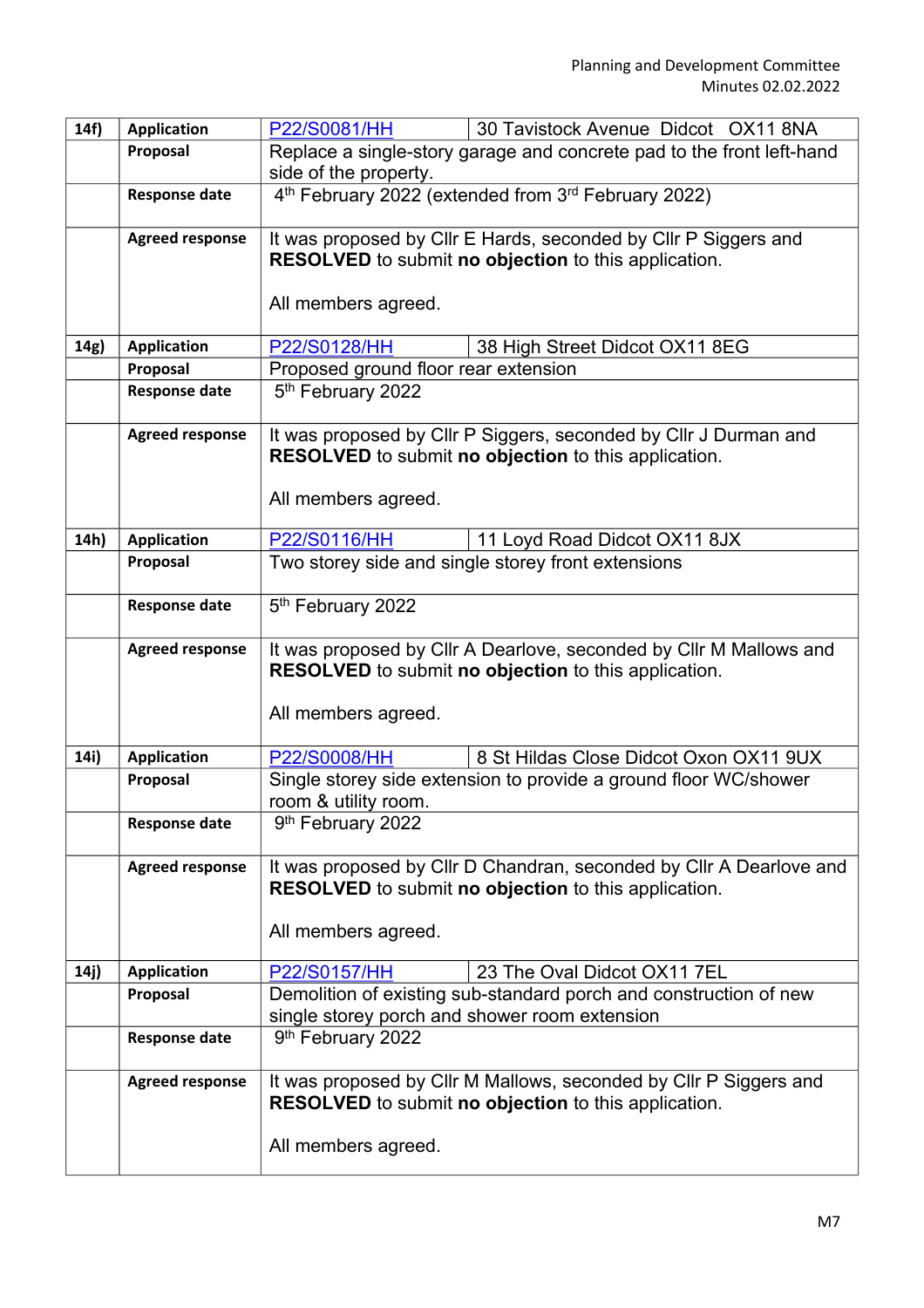| 14k) | <b>Application</b>     | P22/S0188/HH                                                       | 1 Lydalls Close Didcot OX11 7LD |  |
|------|------------------------|--------------------------------------------------------------------|---------------------------------|--|
|      | Proposal               | Demolition of exiting conservatory. Erection of new side and rear  |                                 |  |
|      |                        | single storey extension. Erection of new single storey first floor |                                 |  |
|      |                        | extension above existing annexe. Internal reconfigurations as      |                                 |  |
|      |                        | necessary.                                                         |                                 |  |
|      |                        |                                                                    |                                 |  |
|      | <b>Response date</b>   | 11 <sup>th</sup> February 2022                                     |                                 |  |
|      |                        |                                                                    |                                 |  |
|      | <b>Agreed response</b> | It was proposed by CIIr E Hards, seconded by CIIr P Siggers and    |                                 |  |
|      |                        | <b>RESOLVED</b> to submit no objection to this application.        |                                 |  |
|      |                        | All members agreed.                                                |                                 |  |
|      |                        |                                                                    |                                 |  |
| 14I) | <b>Application</b>     | <b>P22/S0221/FUL</b>                                               | 206 Broadway Didcot OX11 8RN    |  |
|      | Proposal               | Single and two storey rear extension.                              |                                 |  |
|      | <b>Response date</b>   | 15th February 2022                                                 |                                 |  |
|      |                        |                                                                    |                                 |  |
|      | <b>Agreed response</b> | It was proposed by Cllr P Siggers, seconded by Cllr A Dearlove and |                                 |  |
|      |                        | RESOLVED to submit no objection to this application.               |                                 |  |
|      |                        |                                                                    |                                 |  |
|      |                        | All members agreed.                                                |                                 |  |
|      |                        |                                                                    |                                 |  |
|      |                        |                                                                    |                                 |  |

## **180.To note as listed: Planning Appeals.**

None were received.

# **181. Applications Approved.**

The Committee noted the below listed approvals.

| <b>Didcot Town Council's</b><br>recommendation | <b>Planning Application</b><br><b>Number</b> | <b>Proposal and Address</b>                                                                                                                                                                                                                                                                                                                                                                                                                                                     |
|------------------------------------------------|----------------------------------------------|---------------------------------------------------------------------------------------------------------------------------------------------------------------------------------------------------------------------------------------------------------------------------------------------------------------------------------------------------------------------------------------------------------------------------------------------------------------------------------|
| No objection                                   | P21/S4944/HH                                 | Variation of condition 4 (Obscure<br>glazing) on planning application<br>P18/S2395/HH to allow change of<br>window to fire escape window with<br>cable window restrictor. Proposed two<br>storey rear extension, single storey<br>rear extension with minor interior<br>alterations and porch extension. (as<br>amended by email from agent received<br>on 24th July 2018). The en-suite<br>window in the east elevation of the first<br>floor hereby permitted shall be glazed |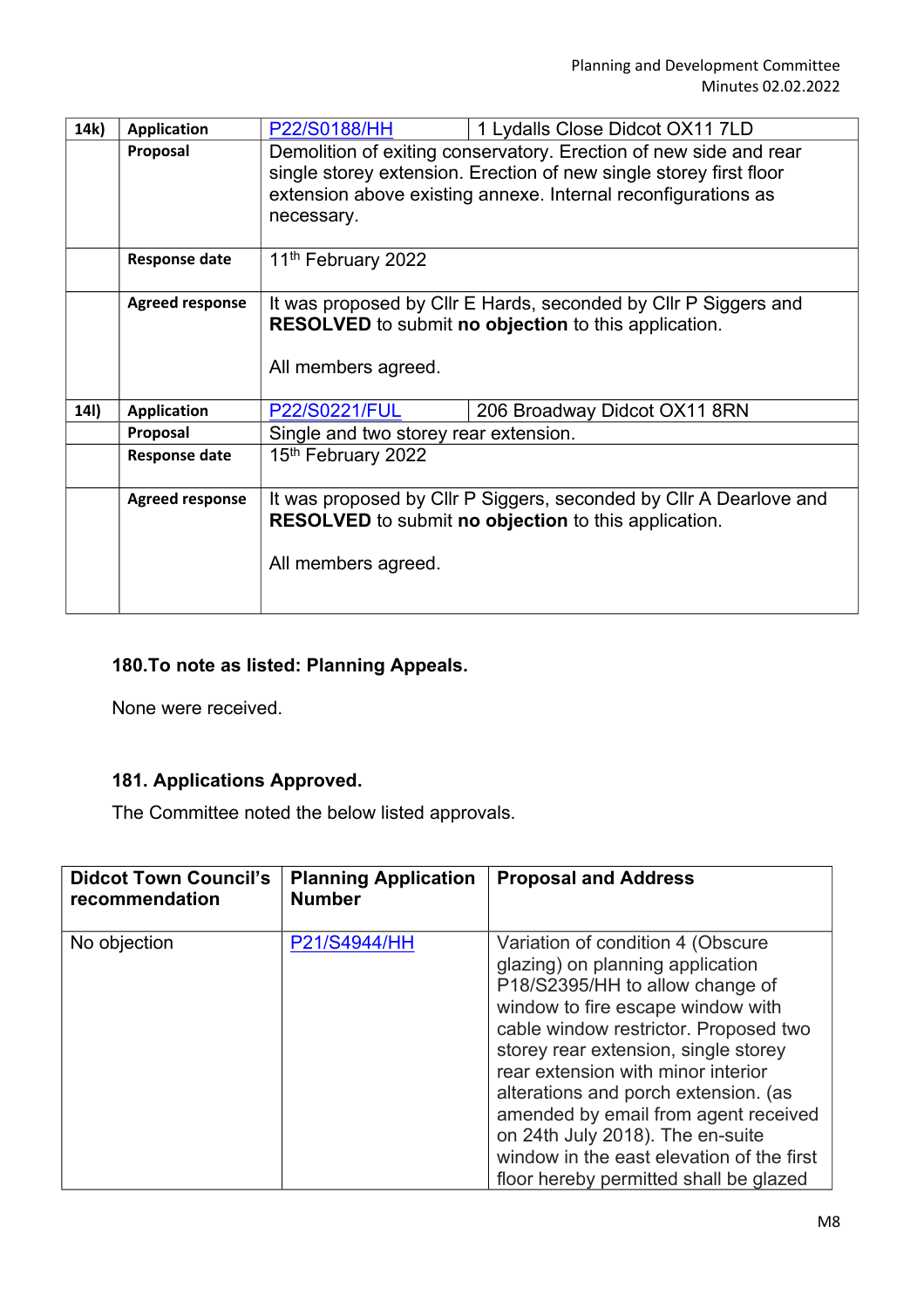|                                                                                                                                            |                      | in obscure glass with a minimum of<br>level 3 obscurity and shall be fixed shut<br>with the exception of a top hung<br>openable fanlight, prior to the first<br>occupation of the accommodation and<br>it shall be retained as such thereafter.                 |
|--------------------------------------------------------------------------------------------------------------------------------------------|----------------------|-----------------------------------------------------------------------------------------------------------------------------------------------------------------------------------------------------------------------------------------------------------------|
|                                                                                                                                            |                      | 26 Wessex Road Didcot OX11 8BT                                                                                                                                                                                                                                  |
| No objection                                                                                                                               | P21/S4720/HH         | Single storey rear extension                                                                                                                                                                                                                                    |
|                                                                                                                                            |                      | 4 The Oval Didcot OX11 7EL                                                                                                                                                                                                                                      |
| No objection                                                                                                                               | <b>P21/S4700/FUL</b> | Removal of the existing 15m slimline<br>monopole supporting two antennas and<br>the installation of a replacement 20m<br>monopole supporting three antennas,<br>an additional equipment cabinet and<br>ancillary development thereto including<br>a GPS module. |
|                                                                                                                                            |                      | <b>Milton Road Foxhall Didcot OX11</b><br>7TB                                                                                                                                                                                                                   |
| No objection                                                                                                                               | P21/S4819/HH         | Proposed single story rear extension.                                                                                                                                                                                                                           |
|                                                                                                                                            |                      | 12A Orwell Drive Didcot OX11 7RY                                                                                                                                                                                                                                |
| No objection with<br>comments:<br>Didcot Town Council would<br>like to draw attention to the<br>comments made by the OCC<br>Highways Team. | <b>P21/S4470/FUL</b> | Erection of a pair of two-bedroom semi-<br>detached dwellings with parking and<br>amenity space as revised by drawings<br>received on 6 December 2021, as<br>amended by plans received on 7<br>December 2021.                                                   |
|                                                                                                                                            |                      | 32 Cockcroft Road Didcot OX11 8LH                                                                                                                                                                                                                               |
| No objection                                                                                                                               | P21/S4882/HH         | Single Storey Side Extension and<br>Garage Conversion.<br>12 Garth Road Didcot OX11 7JG                                                                                                                                                                         |
| No objection                                                                                                                               | P21/S5119/HH         | First floor rear extension.                                                                                                                                                                                                                                     |
|                                                                                                                                            |                      | 5 Kynaston Road Didcot OX11 8HE                                                                                                                                                                                                                                 |
| No objection                                                                                                                               | P21/S4830/HH         | Loft conversion and minor internal<br>alterations to create a study<br>15 East Street Didcot OX11 8EJ                                                                                                                                                           |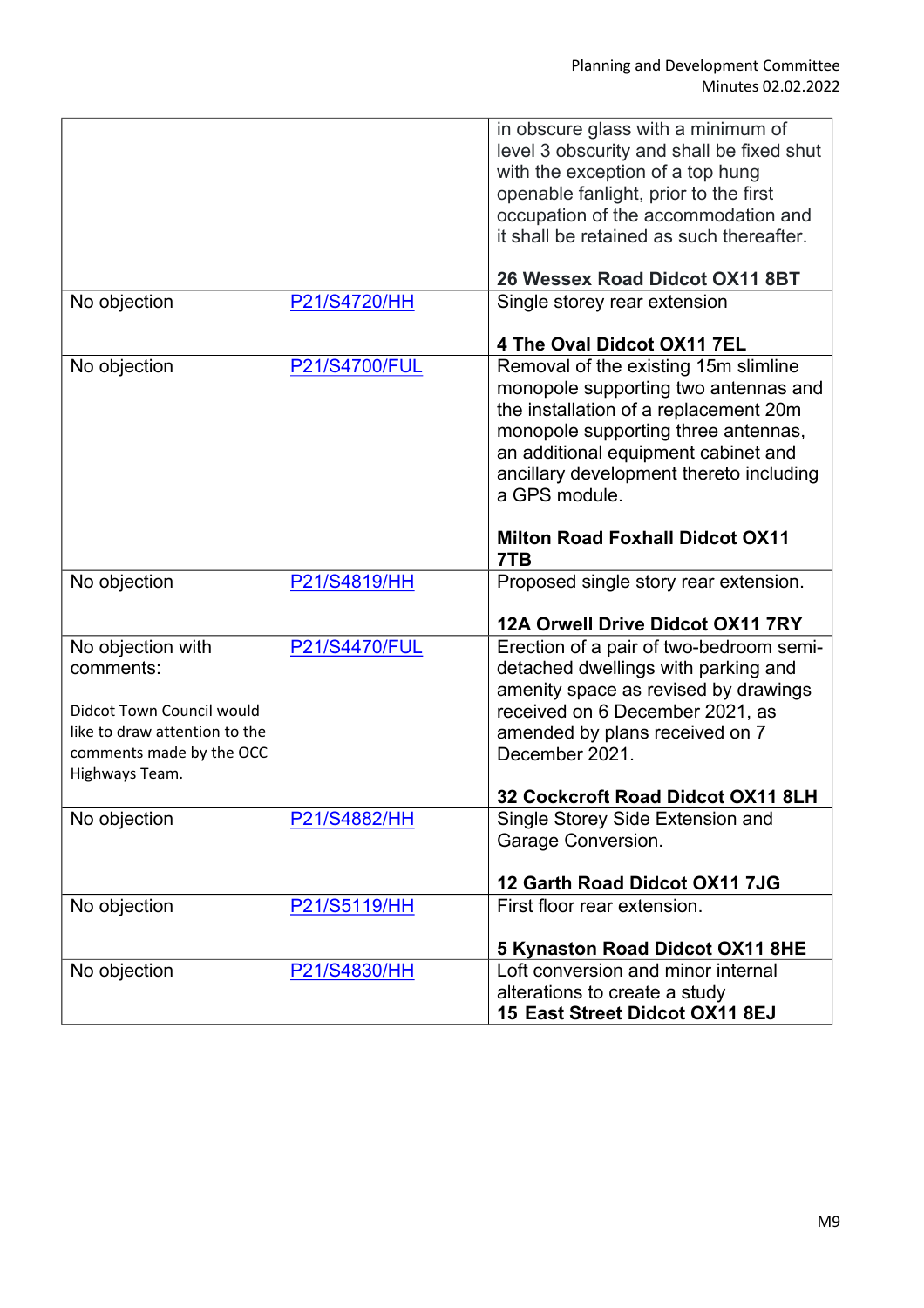### **182. Applications refused.**

The Committee noted the refused application below.

| 17a) | Application                                     | P21/S5088/PIP                                                                                                                                                                                                                                                                                                                                                                                                                                                                                                           | Land off Brasenose Road                                                                                                                                                                                                                                                                                                                                                                                                                                                                                                                                                                                                                                                                                                                                                                                                                                                                                                                                                                                                                                                                                                                    |  |
|------|-------------------------------------------------|-------------------------------------------------------------------------------------------------------------------------------------------------------------------------------------------------------------------------------------------------------------------------------------------------------------------------------------------------------------------------------------------------------------------------------------------------------------------------------------------------------------------------|--------------------------------------------------------------------------------------------------------------------------------------------------------------------------------------------------------------------------------------------------------------------------------------------------------------------------------------------------------------------------------------------------------------------------------------------------------------------------------------------------------------------------------------------------------------------------------------------------------------------------------------------------------------------------------------------------------------------------------------------------------------------------------------------------------------------------------------------------------------------------------------------------------------------------------------------------------------------------------------------------------------------------------------------------------------------------------------------------------------------------------------------|--|
|      | Proposal                                        | Proposed construction of up to 4 dwellings.                                                                                                                                                                                                                                                                                                                                                                                                                                                                             |                                                                                                                                                                                                                                                                                                                                                                                                                                                                                                                                                                                                                                                                                                                                                                                                                                                                                                                                                                                                                                                                                                                                            |  |
|      | <b>Didcot Town</b><br><b>Council's response</b> | Objection with comment:                                                                                                                                                                                                                                                                                                                                                                                                                                                                                                 |                                                                                                                                                                                                                                                                                                                                                                                                                                                                                                                                                                                                                                                                                                                                                                                                                                                                                                                                                                                                                                                                                                                                            |  |
|      |                                                 | include in your consideration.<br>refuge.                                                                                                                                                                                                                                                                                                                                                                                                                                                                               | At its Planning and Development Committee meeting on the 5 <sup>th</sup> January 2022,<br>Didcot Town Council resolved to submit a strong objection to the proposal as<br>detailed in the application. The Council is strongly opposed to any<br>development of this site. The Committee noted specific concerns about the<br>proposal, which it would draw to your attention and appreciate if you could<br>1. Traffic and Highway safety: The Council considers the proposal to be<br>detrimental to highway safety. Parking and traffic already cause numerous<br>issues in the immediate vicinity, with the entrance to Stephen Freeman<br>primary school being located opposite the area in question. The Council is<br>concerned that development of the area would result in a reduction of<br>visibility across the whole junction area. There is significant pedestrian traffic<br>through the connection from Great Western Park, past the primary school, on<br>to the facilities of the town and Didcot Parkway Station. These pedestrians<br>require good visibility to cross the road safely and use the land in question as |  |
|      |                                                 | 2. Amenity considerations: This land is well-used and essential amenity space<br>in the area, where there is little roadside green space. The addition of any<br>building on this land would result in the overdevelopment of the area. The<br>proposal would require the removal of trees which greatly enhances the<br>amenity of the area and are of value for wildlife. Green spaces are important<br>to mental and physical health.<br>Didcot Town Council fully expects that this proposal is put to the Planning |                                                                                                                                                                                                                                                                                                                                                                                                                                                                                                                                                                                                                                                                                                                                                                                                                                                                                                                                                                                                                                                                                                                                            |  |
|      |                                                 | Committee for consideration.                                                                                                                                                                                                                                                                                                                                                                                                                                                                                            |                                                                                                                                                                                                                                                                                                                                                                                                                                                                                                                                                                                                                                                                                                                                                                                                                                                                                                                                                                                                                                                                                                                                            |  |

# **183.Applications withdrawn.**

The Committee noted the below withdrawn application.

| <b>Application</b>                       |                              | P21/S4711/LDE   27 Chamomile Way Didcot OX11 6HH |
|------------------------------------------|------------------------------|--------------------------------------------------|
| Proposal                                 |                              | Garage conversion (utility room and study room)  |
| Date withdrawal<br>confirmation received | 7 <sup>th</sup> January 2022 |                                                  |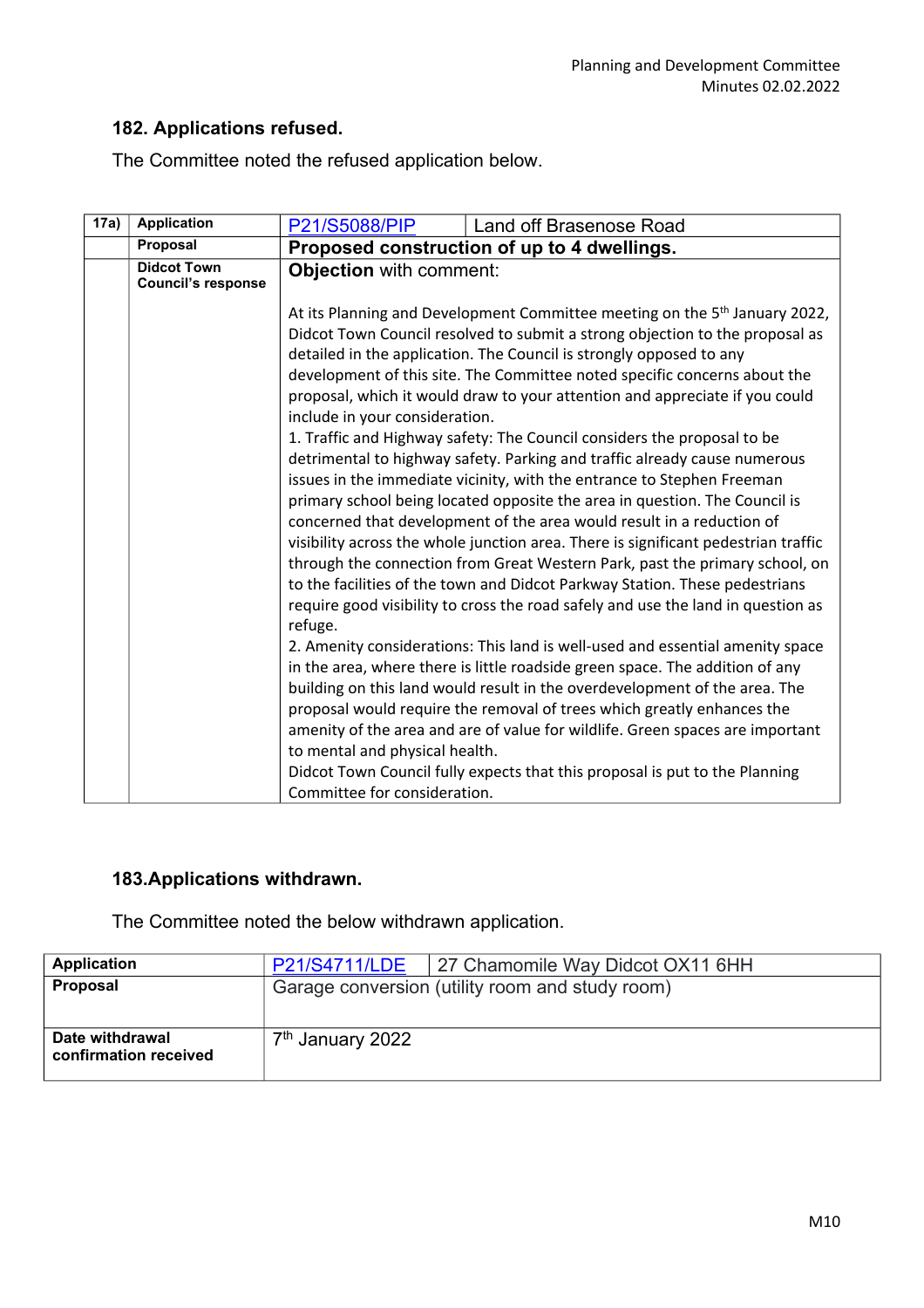### **184. Applications referred.**

The Committee noted no applications had been referred.

The meeting closed at 8.20pm.

Signed: ……………………………………….

Date: ……………………………………….